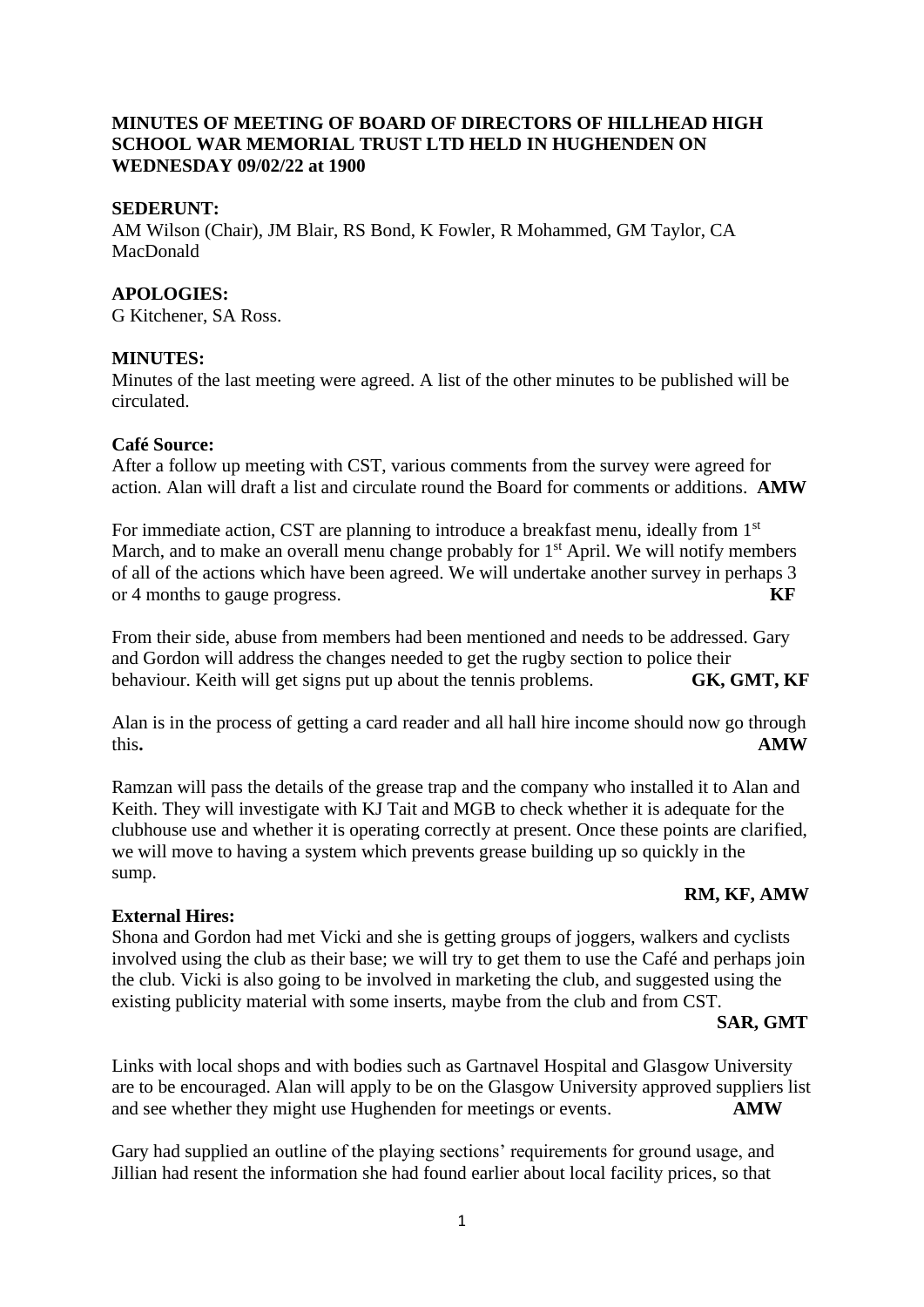everything can be considered together. Shona and Gordon have been working on the pricing structure, and just need to put together the rates for members, non-members and local community groups; once this is completed it will be circulated round the Board for approval before being introduced.

# **SAR, GMT**

An approach from Hyndland Secondary about a corporate arrangement for their staff to use the club was discussed. The basic idea was approved by the Board, and more discussions will take place to establish a code of conduct and methods of booking courts or gym sessions, and the requirement for PARQs or their equivalent before any activity. **SAR, GMT** 

# **House:**

Ramzan will contact MGB again so that we can get the roof access sorted and carry out the work which is needed at once. **RM** 

Alan will contact them again about the rates being charged for their work, and press for a meeting this week. **AMW** 

Keith will look at the various outstanding items for which we have quotations from MGB and will prioritise what needs to be instructed at once. After that he will set up a timetable of general maintenance for things which are on going such as painting changing rooms and maintaining showers. **KF**

Keith reported that the telephony transfer is progressing, with outbound calls now going through Exchange and the incoming ones to port on  $22<sup>nd</sup>$  February. Once that is done, we will check that everything has moved and is working before cancelling the BT contract. The alarm is a separate line which has already moved. The new system provides additional call management functionality which we should consider utilising. **KF, SAR, GMT** 

# **Grounds:**

The specialist sand for the courts has arrived and been installed; an extra ton was delivered for future use.

A meeting was held with Sportex to establish the best means of maintaining the courts and the time needed for this. Alan, Ramzan, Gary and Keith will discuss with Adam the changes which are needed to the allocation of time in the contract if more is needed for maintaining the courts. **AMW, RM, GK, KF** 

Alan is continuing to discuss recovery of the costs of the cricket square renovation with the Cricket Section. **AMW**

Gary confirmed that the new scarifier has been bought, and that it is working as expected

# **Membership:**

Alan will produce regular reports on membership now that he has access to the system.

Alan and Eddie have been in contact with the sections to remind them that anybody playing must be a member and both Cricket and Rugby are chasing people who appear not to be members.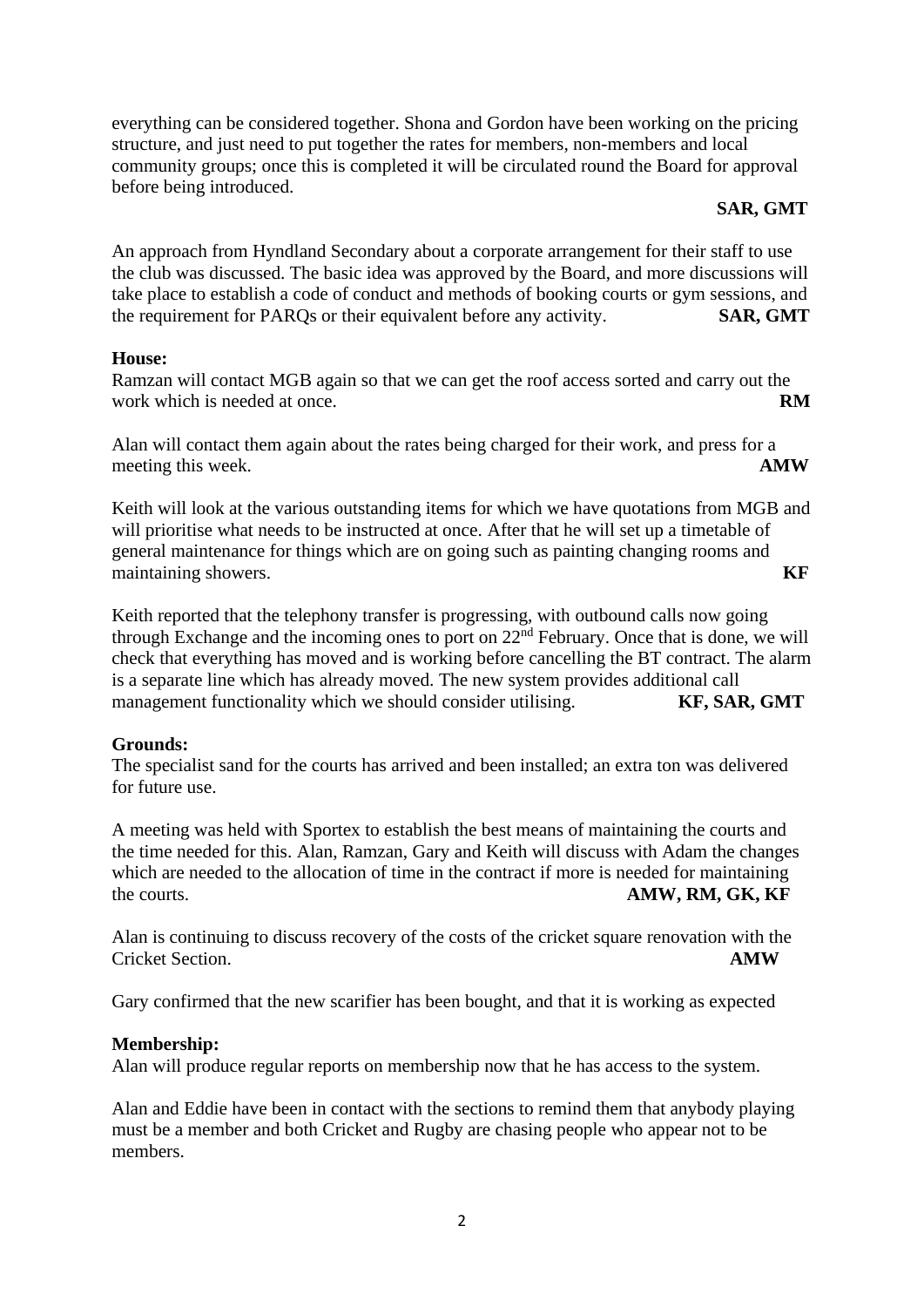### 3

### **Marketing and Social Media:**

The Social Media group has met and Shona is asking any groups making regular hires to tag HSC in any posts. She has also asked them for any reports to include in club newsletters. Keith is drafting the next newsletter which will mention the centenary of the founding of the club on 22nd February 1922. They will report on any specific marketing moves as they occur. **JMB, KF, SAR**

#### **Vodafone:**

.

An agreement has now been reached in relation to an increase in the mast rental and Alan will now complete the required documentation and chase for payment. Gary will contact them about the floodlight. **AMW, GK**.

#### **Governance:**

Gordon and Chris will meet to discuss the updating and simplifying of the Memorandum and Articles. **CAM, GMT**

Gordon will ask Vicki if she can find us a template of a PVG policy which covers an multi sports club. **CAM, GMT** 

The directors'details on the Companies House register have been updated and checked. **CAM**

We are aiming at holding the AGM in late April or early May. Alan will update the Board on the progress of the accounts. **AMW**

#### **Finance:**

Alan working on the Five Year projection figures. **AMW** 

The cash flow this month is slightly down but not too concerning. In January we got a Leisure Top Up grant and income from the Tennis section through the non-member usage of the courts. He is monitoring the monthly cash flow position. **AMW**

Alan will contact Glasgow Life and get them involved in planning our future strategy. **AMW**

#### **Insurance Renewal:**

We need to review the valuation and update figures if necessary. We should also check and update the inventory of equipment and plant. We should also look at the various items of equipment and plant to see that everything is included, and not over-valued. **RSB, AMW**

# **A.O.C.B.:**

#### (i)**Centenary Celebrations**

Keith is drafting an item for the next newsletter to mention the centenary of the formation of the Trust in 1922. A small group will plan what events we will hold over the next two years, leading to the centenary of the opening of Hughenden in 1924. **KF, GMT**

(ii) The Rugby section use of the gym is still being discussed between the section and Gordon. Keith will follow up with any request from the tennis team players. **GMT, KF** 

(iii) A list of all keyholders for the club is to be prepared. **AMW**